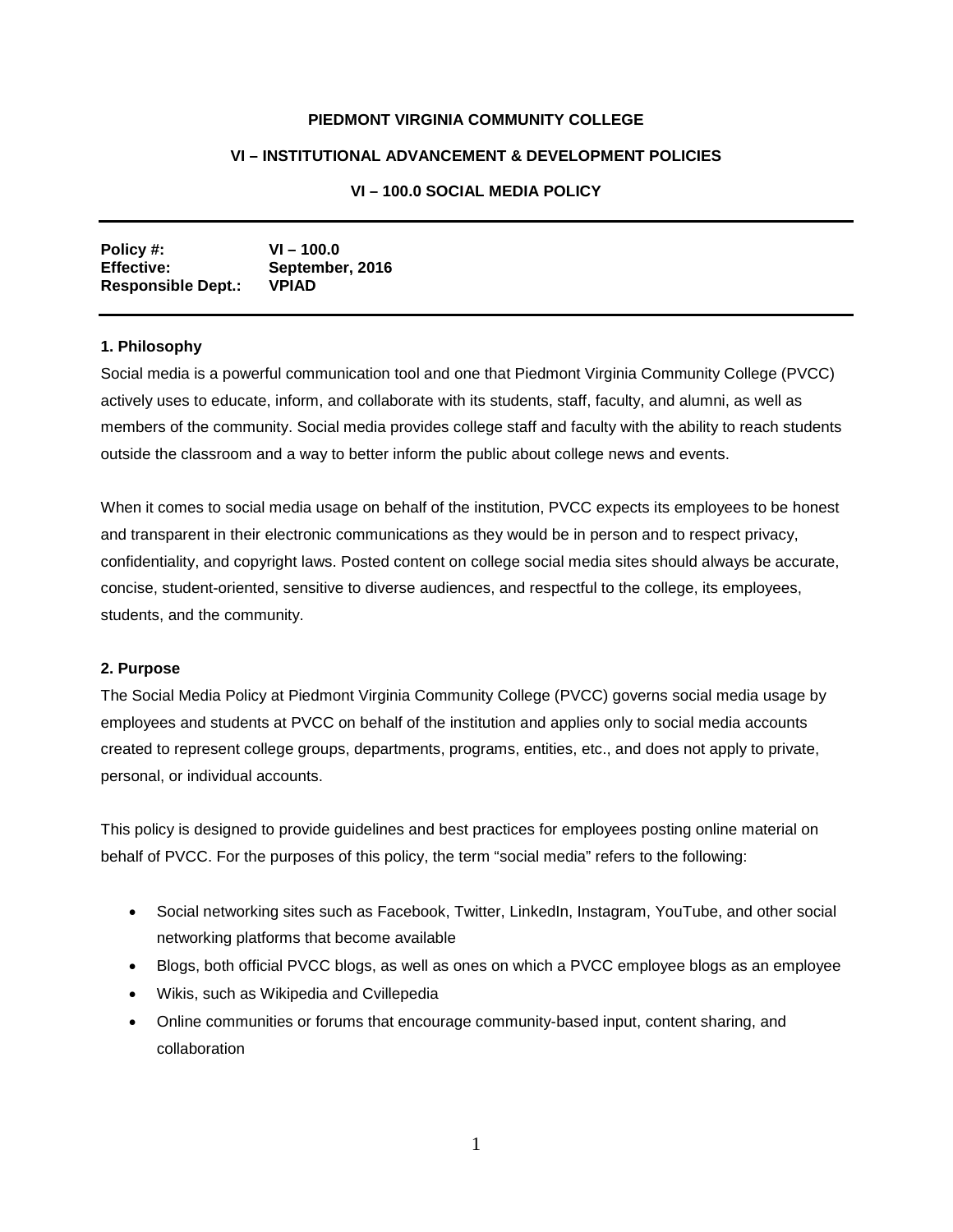This policy does not pertain to the use of social media for instructional purposes or for the delivery of classroom instruction.

PVCC's Social Media Policy complements and is part of any existing or future policies regarding the use of technology, computers, mobile devices, email, and the Internet, as well as professionalism and ethical codes of conduct. Employee and student administrators posting on behalf of the institution are subject to the same laws, professional expectations, and guidelines when interacting online with students, parents, alumni, donors, and community members as they are in person. Related college policies include:

- I. PVCC Employee Code of Ethics
- II. PVCC Code of Student Conduct
- III. Computer Use Policy
- IV. Use of Internet and Electronic Communications Systems Policy
- V. Copyright Policy
- VI. Outside Organization Solicitation Policy
- VII. Title IX Policy
- VIII. Violence Prevention and Threat Assessment Policy

Fans and followers of official college accounts agree to respect the terms of service for individual social networking sites and understand that PVCC account administrators have the right to remove any content that is deemed to be offensive, inappropriate, or of a harassing or threatening nature; can be construed as defamation of character; or contains profanity. PVCC account administrators have the right to block posts from fans or followers who violate these guidelines. The college is not responsible for posts or comments made by fans, followers, or visitors to PVCC's social media accounts.

# **3. Guidelines & Procedures**

College staff and faculty administering institutional social media accounts are expected to adhere to PVCC's Social Media Policy and to follow the Social Media Guidelines and Procedures listed below. These guidelines are broad in nature as social media technology is constantly evolving and no one set of guidelines and procedures can address all the particular situations and circumstances that may arise.

The PVCC Marketing and Media Relations (MMR) Office has primary responsibility for the oversight of the college's official social media sites. In its role as the administrative gatekeeper for college social media accounts, the MMR Office is responsible for establishing, maintaining, and enforcing PVCC's social media policy and guidelines as necessary.

The MMR Office also maintains and monitors official college accounts on several social media sites as a way to provide announcements and information about upcoming events and activities as well as to provide a forum for open discussion among students, faculty, staff, alumni, and the community. These sites include,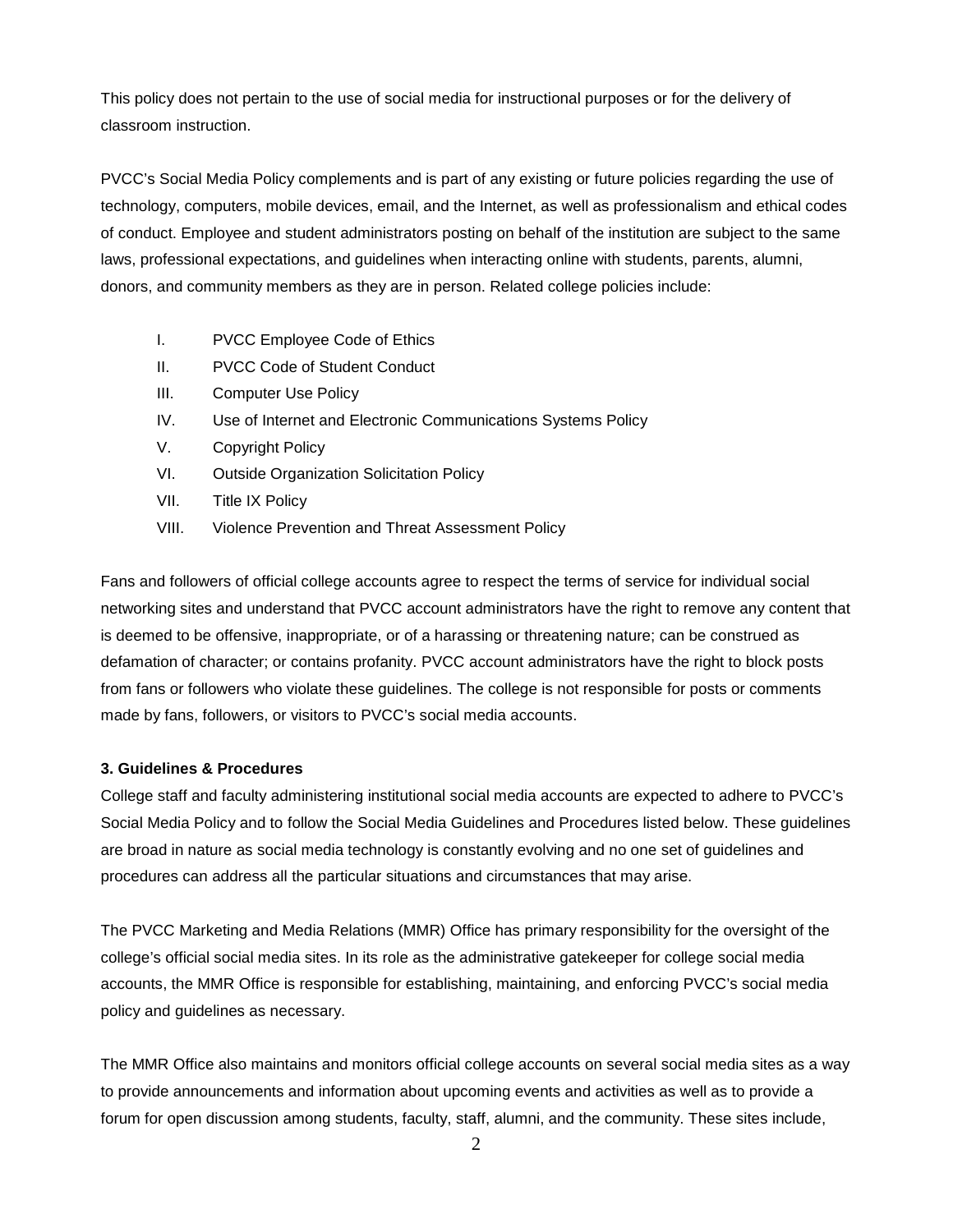but are not limited to, Facebook, Twitter, LinkedIn, YouTube, and Instagram. In addition to the official social media accounts maintained directly by the MMR Office, PVCC staff and faculty also maintain collegeaffiliated accounts on a number of social media sites. All accounts officially representing a PVCC department, group, program, or other entity must adhere to the guidelines below.

#### Official College Accounts

- A. The social media sites that represent PVCC must:
	- 1. Abide by the college Computer Use Policy, Use of Internet and Electronic Communications Systems Policy, Copyright Policy, PVCC Employee Code of Ethics, the PVCC Code of Student Conduct, the Outside Organization Solicitation Policy, the Title IX Policy, and the Threat Prevention and Violence Assessment Policy, as well as any other policies listed in the "Related College Policies" section of the Social Media Policy.
	- 2. Have been created through the submission of the "Social Media Account Request" form and be registered with the PVCC Marketing and Media Relations (MMR) Office. Only approved accounts will be recognized as officially sanctioned college communication tools. Requests must be made by a PVCC staff or faculty member.
	- 3. Have a minimum of one college faculty or staff member serve as an administrator of the online account at all times. College employees who serve as online administrators are charged with managing and monitoring content on their official college accounts on a regular basis and are responsible for removing any content that may violate college policies. The MMR Office will provide training for social media administrators and is available to answer questions and offer guidance related to social media administration and management.
	- 4. Provide administrative access to all sites representing PVCC to the MMR Office. An individual, designated by the MMR Office, will be added as an administrator or provided administrative login information. The MMR administrator is not responsible for posting, editing, or removing content from the account but will serve in a support role in the event that a faculty, staff, or student administrator needs assistance or training.
	- 5. Work with the MMR Office on the images, color palette, and naming conventions for all online sites.
- B. MMR's Public Relations and Marketing Specialist will serve as the social media coordinator and will be added as an administrator or provided administrative login information for all college-affiliated social media accounts. (See Section A, number 4 above.)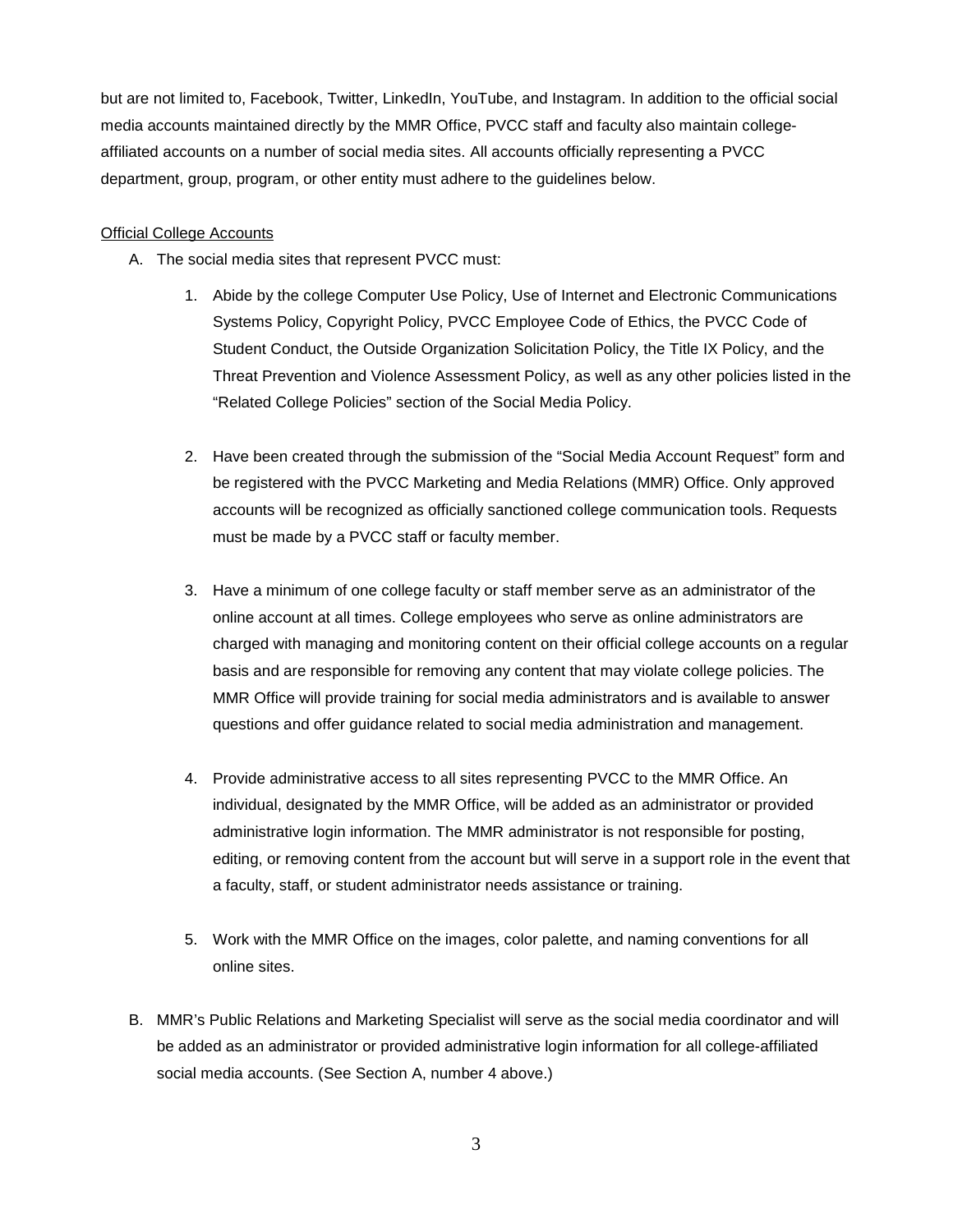- C. Fans and followers of official college accounts agree to respect the terms of individual social networking sites and understand that PVCC account administrators have the right to remove any content that is deemed to be offensive, inappropriate, or of a harassing or threatening nature; can be construed as defamation of character; or contains profanity. Examples of inappropriate content include ethnic or racial slurs, personal insults, obscenities, or content that violates privacy, confidentiality, or copyright laws. PVCC administrators have the right to block posts from fans or followers who violate these guidelines.
- D. The MMR Office reserves the right to enforce this policy (Section C above) by removing links to thirdparty websites or content on the official college accounts that it maintains or by recommending that a PVCC administrator remove or change the site or online content as needed.
- E. The MMR Office, in consultation with the administration, which includes but is not limited to, the Office of Instruction and Student Services, the Office of Institutional Advancement and Development, the Office of Finance and Administrative Services, and the Office of the President, will resolve any conflicts or concerns regarding social media.
- F. Official student clubs and organizations are permitted to have an official presence on social media sites with the approval of the club's advisor and the MMR Office. Guidelines and procedures outlined in the Social Media Guidelines document must be followed.

### Social Media Content on College Accounts

- 1. Content should be posted on a regular basis to keep the account current and questions should be answered in a timely manner. Account administrators are expected to respond to user concerns and address issues of inappropriate conduct with warnings issued as needed.
- 2. Content should be accurate, concise, student-oriented, sensitive to diverse audiences, and respectful to the college, its employees, students, and the community. Examples of inappropriate content include ethnic or racial slurs, personal insults, profanity or obscenities, or content that violates privacy, confidentiality, or copyright laws.
- 3. Posted content should adhere to established college policies relating to electronic communication for both students and employees including, but not limited to the Computer Use Policy, Use of Internet and Electronic Communications Systems Policy, Copyright Policy, PVCC Employee Code of Ethics, the PVCC Code of Student Conduct, the Outside Organization Solicitation Policy, the Title IX Policy, and the Threat Prevention and Violence Assessment Policy.